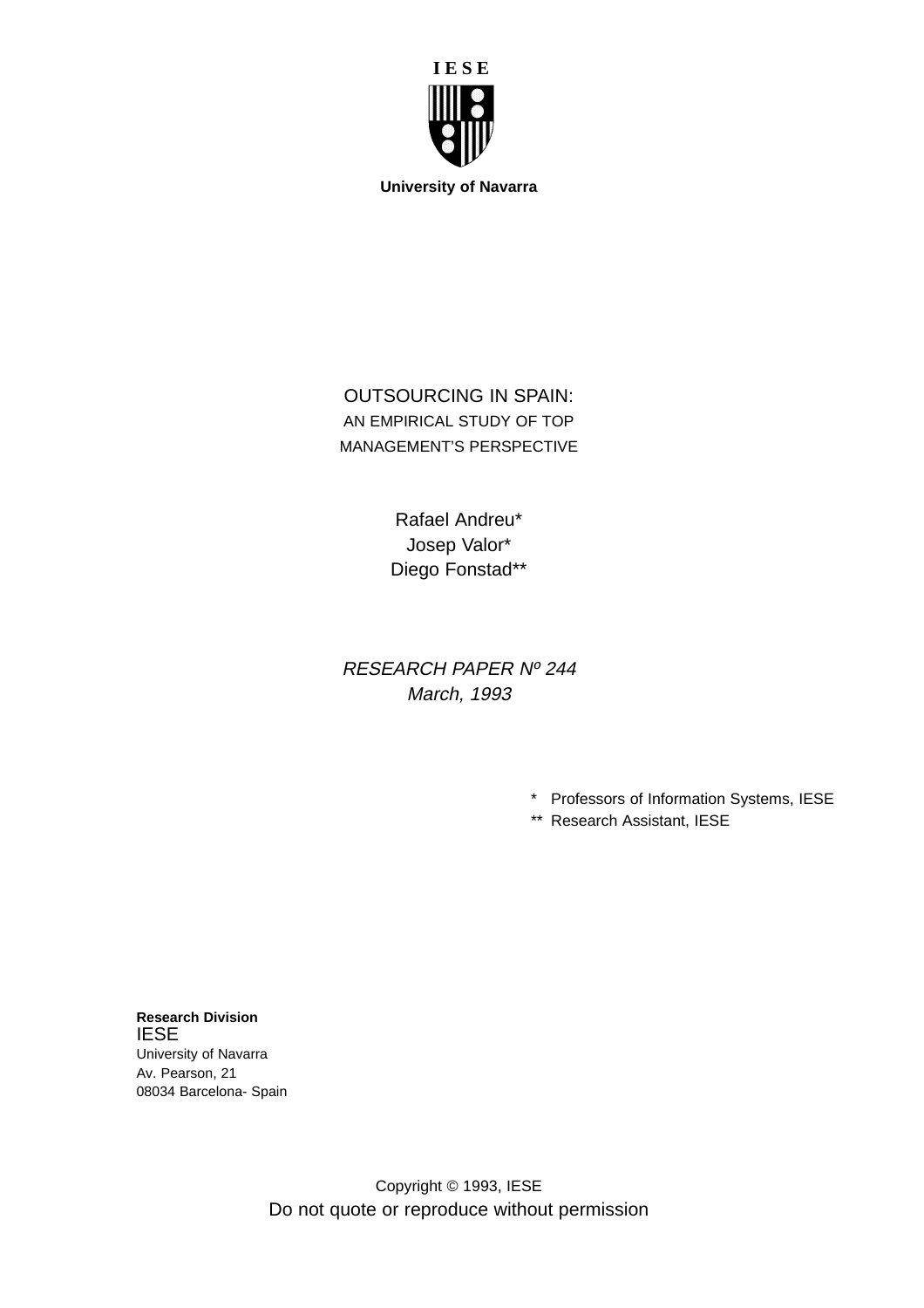## **OUTSOURCING IN SPAIN: AN EMPIRICAL STUDY OF TOP MANAGEMENT'S PERSPECTIVE**

## **Abstract**

IT resource governance and the IT strategies of Spanish executives are studied in the top Spanish companies using a model developed in the MIT Sloan School study entitled «Study on Information Technology Strategy». The findings show significant shifts in the perceptions of Spanish CEOs regarding the role of the IT resource in their companies. They also show differences in the strategies and perceptions of IT governance concerning outsourcing, both between companies that outsource and those that do not outsource, and between different management levels in companies that outsource.

By separating the benefits of outsourcing into personnel-related benefits and financial benefits, the paper reveals a potential internal conflict within firms that have some level of outsourcing, revolving around personnel issues and a conflict of interest among the IT staff. The paper closes with a summary of the findings and of emerging patterns to be explored in future writings, which will include comparisons with US findings.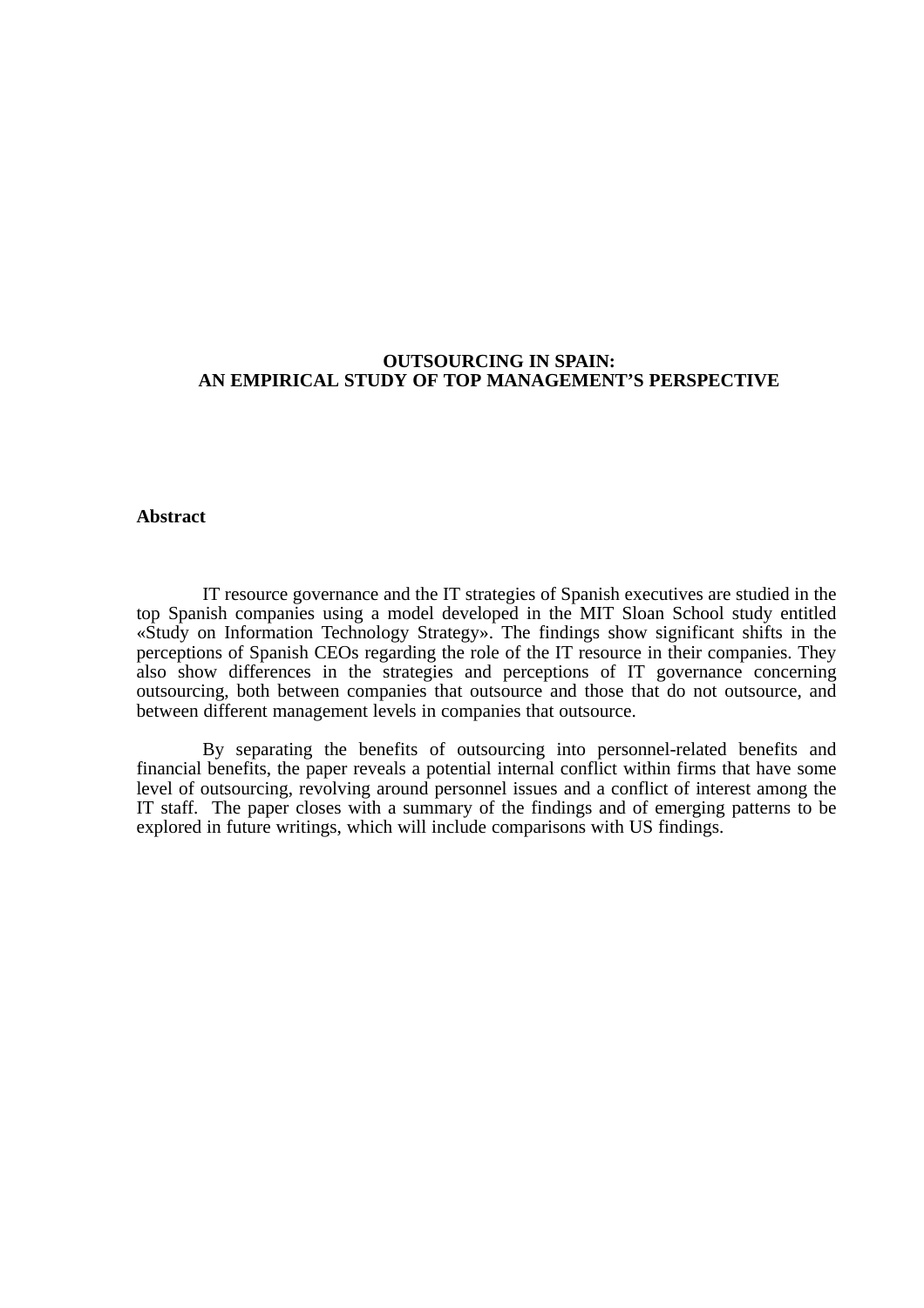# **OUTSOURCING IN SPAIN: AN EMPIRICAL STUDY OF TOP MANAGEMENT'S PERSPECTIVE**

### **Introduction**

Many firms consider the possibility of Outsourcing as a form of governance of their IT resources. A number of reasons have been put forward for this phenomenon [Loh and Venkatraman, 1992, 2]. Within the scope of a study on IT strategy carried out at IESE, issues relative to outsourcing were thoroughly analyzed at the levels of the CEO, CIO and Senior IT Managers with responsibilities in Data Processing, Systems Development, and Telecommunications.

This report presents part of the results of the project: *Gestión de Tecnologías de la Información* carried out at IESE. The project is based on the «Study on Information Technology Strategy» conducted by the MIT Sloan School, which studied IT strategy in United States companies [Venkatraman and Loh, 1993]. One of the main focuses of that study was IT governance and, in particular, outsourcing.

The primary objective of our research was to document the use and management of the IT resource in Spanish companies. There is a large amount of professional and computertrade literature stating the impact of IT in business strategic decisions. At IESE we were interested in researching to the largest extent possible: (1) the real impact of IT in Spanish industry as perceived by top management, and (2) how IT is managed in leading Spanish organizations. Obviously, the recent trends toward IT outsourcing had to be explored in detail.

Modeling the Spanish study as closely as possible on the MIT project will allow for comparisons between two different business cultures, both at user and vendor levels. The results of this comparison are forthcoming in future working papers.

#### **Sample selection and methodology**

In Spain, the study consisted of mailing a series of four questionnaires to different members of Spanish companies, from the CEO to the person responsible for the Data Center. Each questionnaire was translated from its corresponding MIT version and, prior to the mass mailing, was tested in several different companies to ensure that the questions were clear and understandable.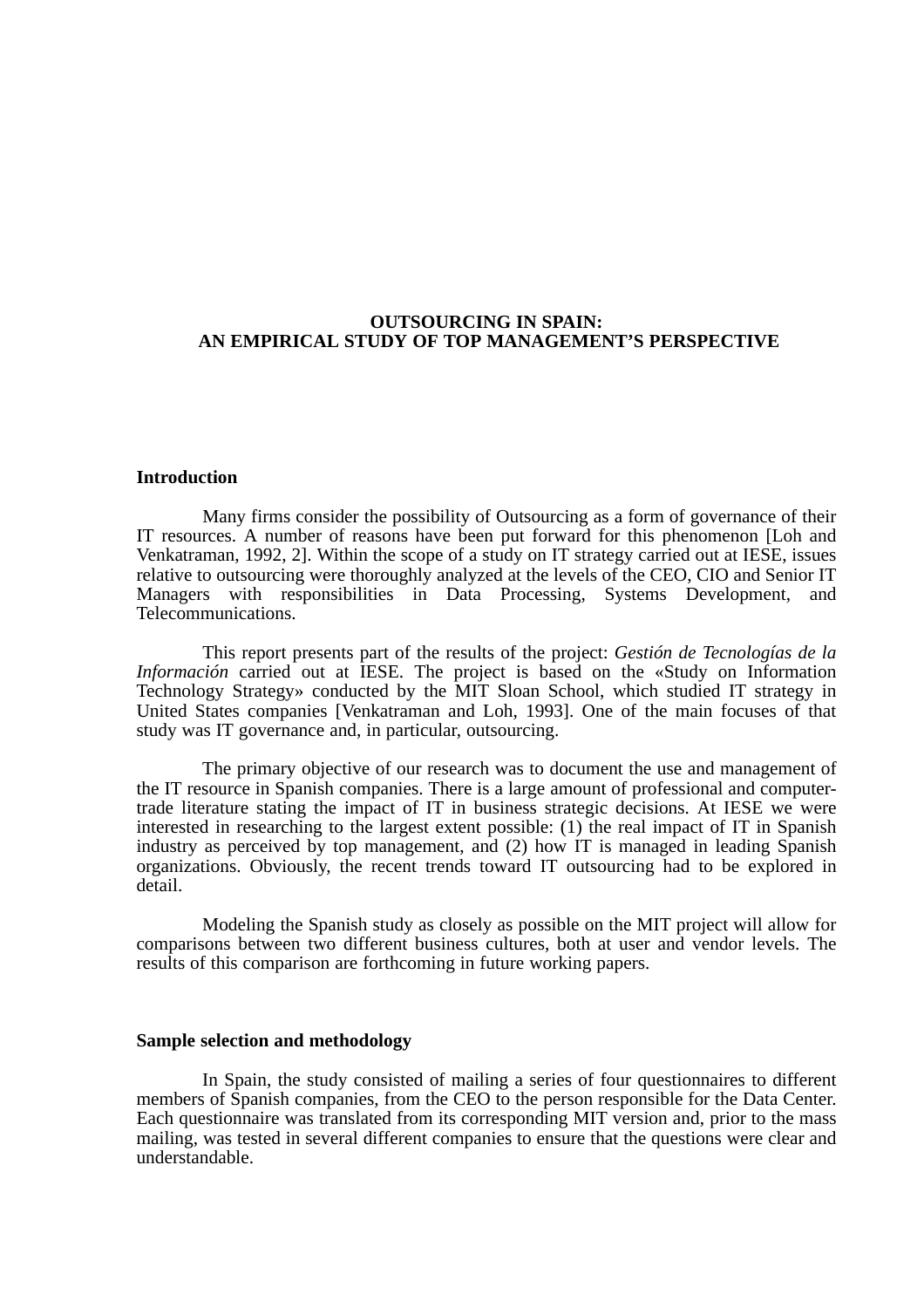A few changes were made to the MIT version of the questionnaires, with most changes being made to the CIO questionnaire, where a whole new section was added. Because of the relatively smaller size of IT organizations in Spanish companies, Spanish CIOs play a greater and more active role in managing the IT resource in its many dimensions than their counterparts in the United States. Consequently, some of the questions that in the original MIT questionnaire were addressed to other IT managers were also put to the CIO.

To account for the less developed market structure, new categories were also added to the risks and benefits of outsourcing. In addition, a line asking about the role of the Chief Marketing Officer –a figure gaining power in Spanish organizations– in deciding IT strategy was added to the question regarding the role of high level managers in their firm.

Personalized questionnaires to the CEOs of the largest 300 companies in Spain, based on sales, were mailed in December 1992. According to 1991 figures, the companies had a spread of sales from 1,048,998 Million pts. to 37,391 Million pts. (at March 1993 exchange rates, \$10.5 billion to \$373 million). There was a strong representation from the service sector, in particular banks and savings institutions. After a brief follow up, 63 CEOs replied.

The following figure presents the breakdown of replies by sector.





In his questionnaire the CEO was asked for the names of the executives responsible for Applications Development, Data Center Management, Telecommunications/Network Management and the person with Overall Responsibility in IT (CIO). Personalized questionnaires directed to these people were sent out starting in early February 1993. The cover letter with these questionnaires mentioned that the receiver had been selected by the company's CEO to participate in the study and that the CEO himself had already responded to a previous questionnaire.

## **The relationship: IT - Business Strategy**

We found that the perceived potential impact of IT in the competitive arena of Spanish companies is changing quite rapidly. CEOs were asked how they evaluated the IT function in their companies three years ago, today, and how they foresee that they will do it three years from now, by allocating 100 points across different criteria. Figure 2 below presents the results averaged across the whole sample. The «Service» criterion (user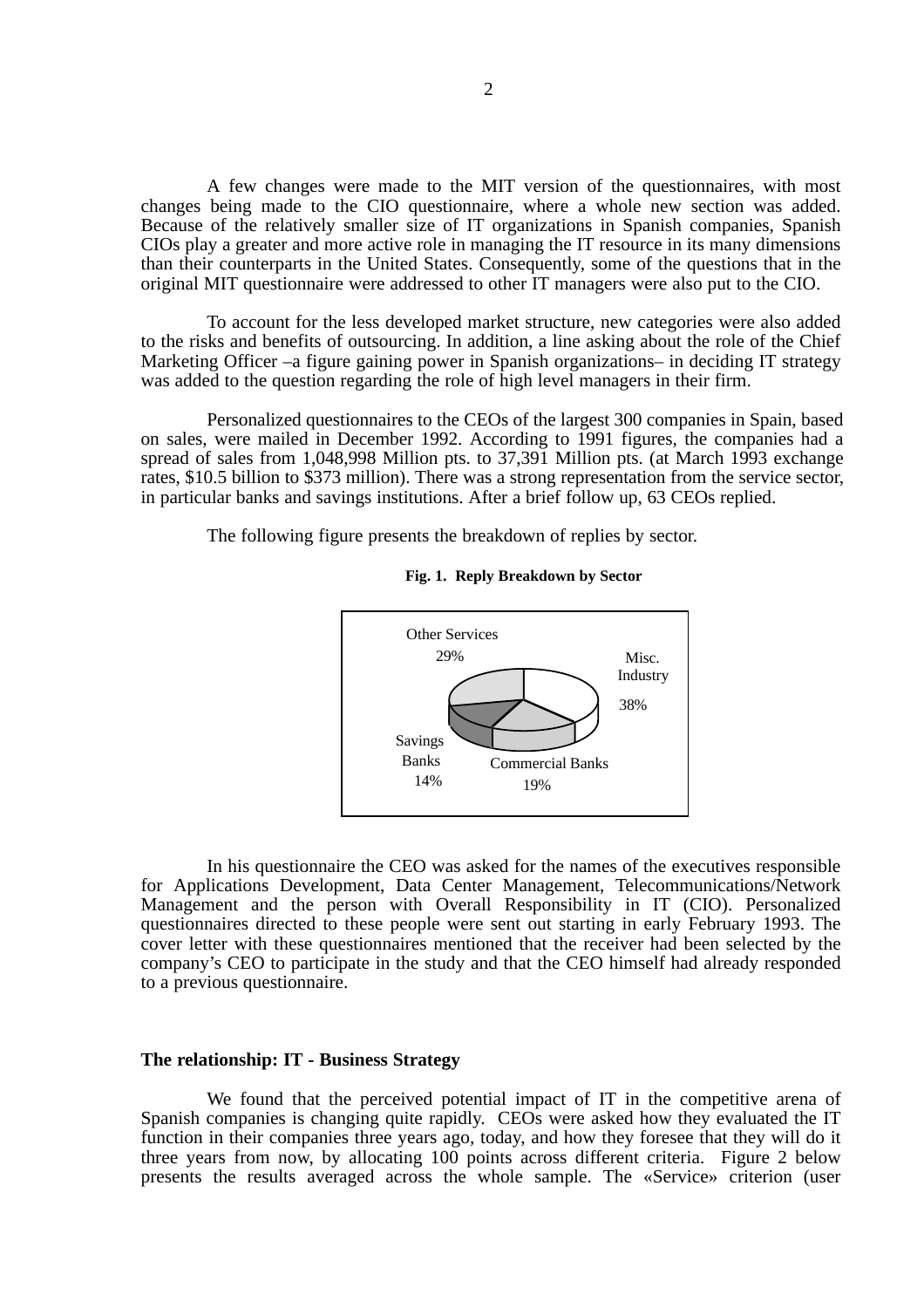satisfaction, timeliness, etc.) is constant in time, while the technical criterion is being substituted by the business-related criterion.



**Fig. 2. CEO's Criteria for Evaluation of the IT Function**

Chief Executive Officers were also asked for their views of the IT function, both now and in the future. The results, not surprisingly, show an increased emphasis on the service perspective.

Also of note is the switch from viewing IT as a Cost Center to viewing it as a Profit Center. This finding is consistent with the tendency in Spanish companies to evaluate each business function by its contribution to profit making. Unfortunately, the questionnaire did not pursue this thread by asking how transfer prices were agreed upon for those cases in which the IT function is performed in-house and yet considered a profit center.



**Fig. 3. CEO perception of the IT Function**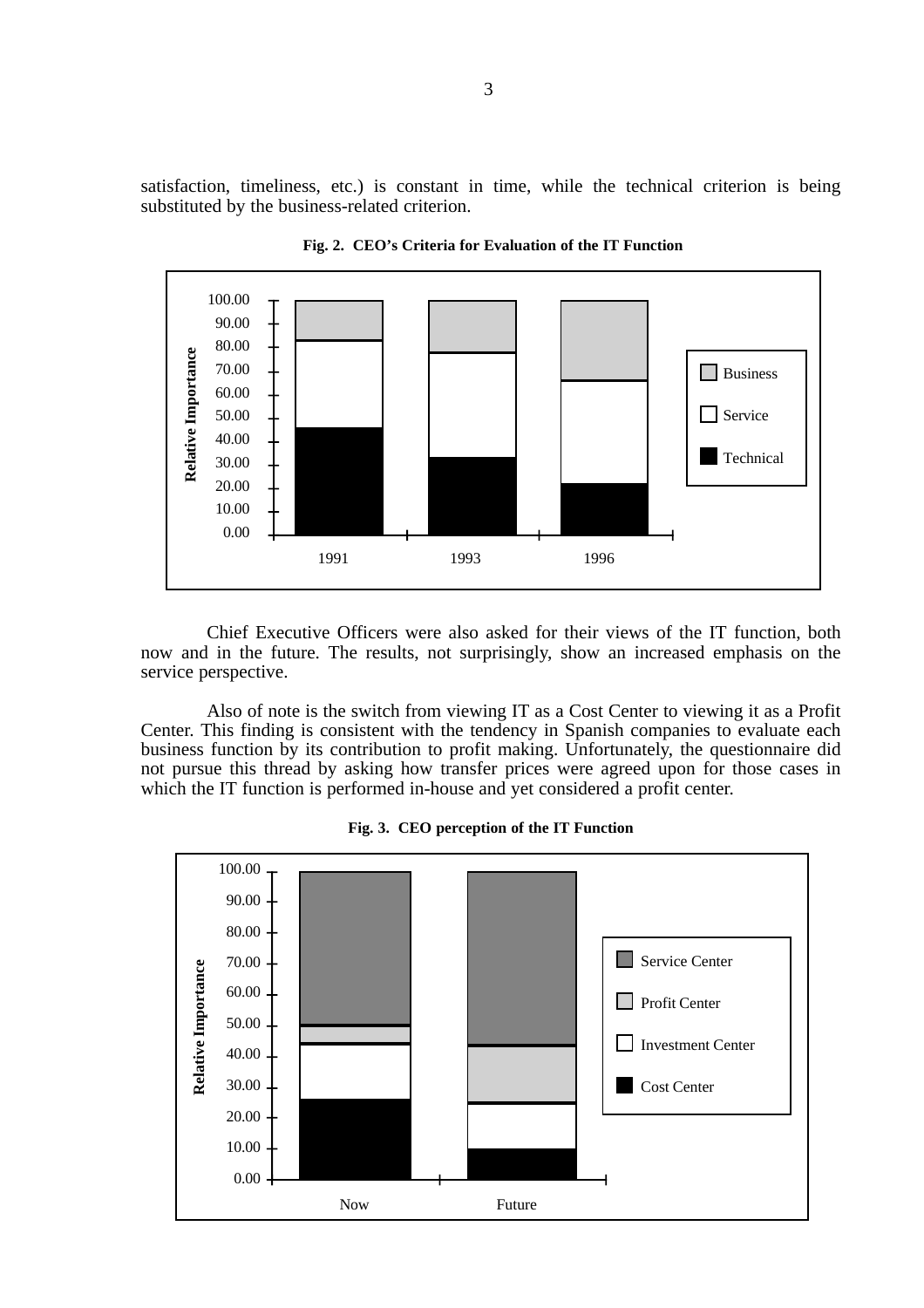The attitude of the CEOs toward IT in their organizations was also tested in the questionnaire. CEOs were asked to give relative weights to different common views and philosophies of the appropriate role of IT in their companies. Figure 4 presents the results. On top, as the most common, is the view of IT as a critical factor for improving business performance. It is interesting to note that «reflecting on the potential role of IT before deciding on business strategies» came in last. This may indicate that the culture in top Spanish businesses today does not include thinking consistently on the role of IT as a strategic weapon, whereas the possibilities of IT as a cost reducer –or performance improver, as the question was phrased– is in the mind of all CEOs.





In their questionnaires, CIOs were asked for the roles of different top managers in helping to define IT strategies. Figure 5 illustrates these contributions. The results are presented separately for companies that do not have any outsourcing contract (left set of columns) and companies that do have an outsourcing contract (columns on the right). Note that in those companies that *do have* an outsourcing contract, CIOs state that their CEOs have had a larger role in the definition of IT strategies.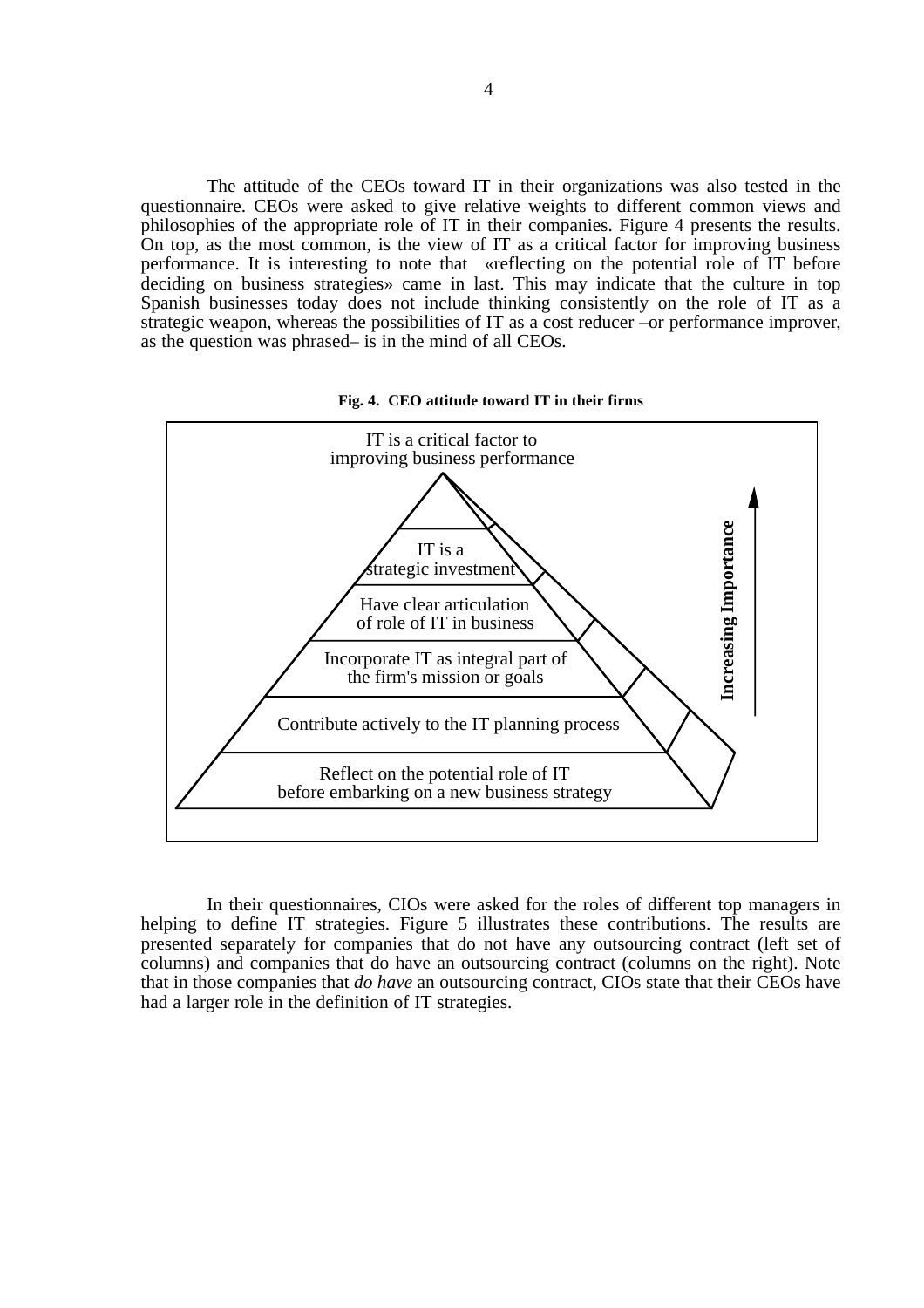

**Fig. 5. CIO vision of the contribution of different top managers to IT Planning**

## **Outsourcing as an alternative for IT governance**

Of the companies that replied, 37 (58%) had performed a study to evaluate the possibility of outsourcing part or all of the IT function. Of these, 28 companies (44% of the total) had done the study internally, and 9 (14% of the total) had commissioned the study from an external consultant. 26 companies (41%) had not performed any outsourcing study at all.





The CEOs were not asked if there was outsourcing in any area of their IT infrastructure. This question was put to the CIOs and, based on 30 replies, 63% of the firms claimed to practice outsourcing. Cross-comparisons also revealed that in 7 of the companies where the CEO claimed to have done an outsourcing study, no part of the IT infrastructure was outsourced. Perhaps a little startling was also the fact that in the companies where there was outsourcing, 14 CEOs claimed to have performed a study while only 7 CIOs did. This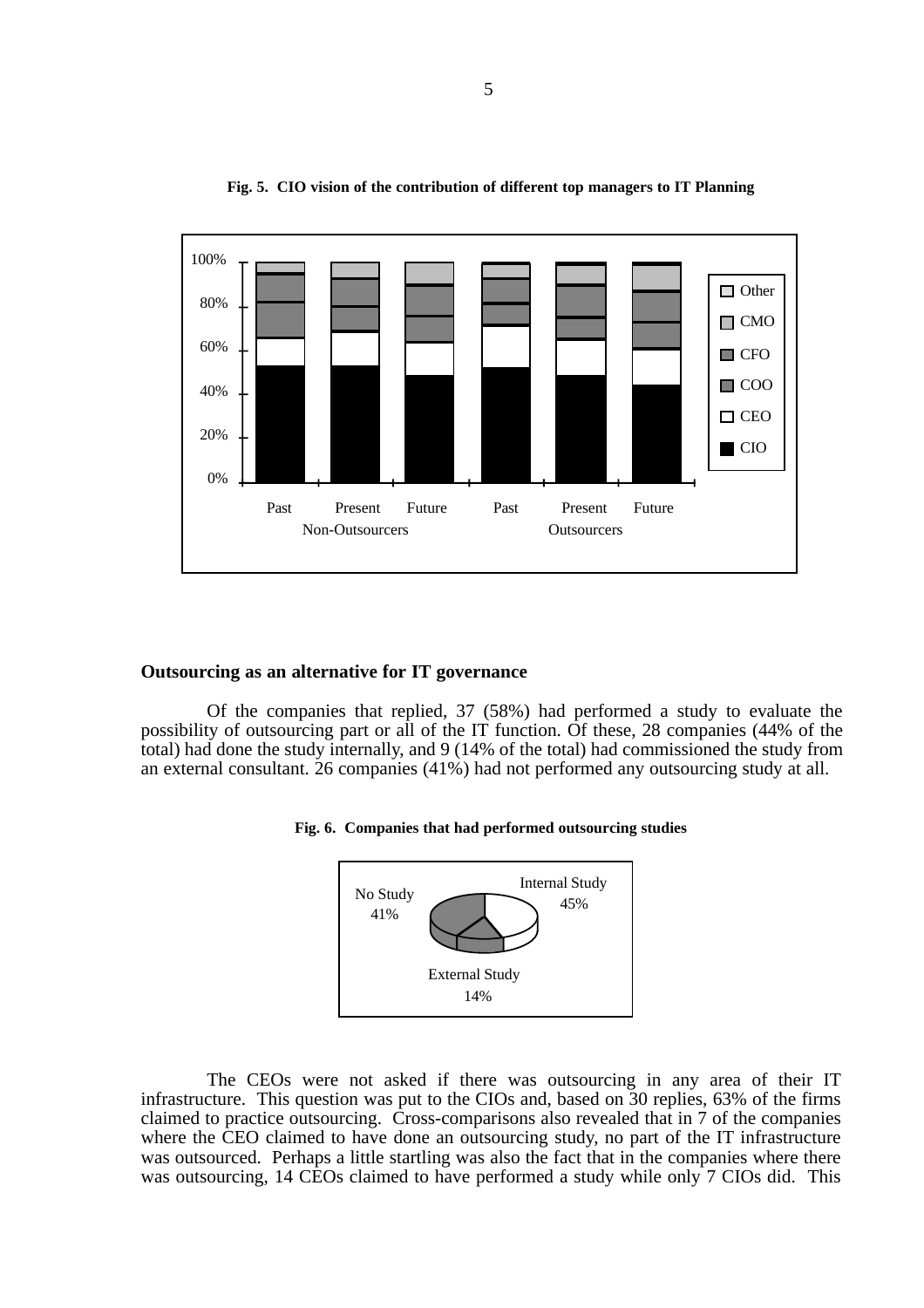may be due to how each person defines a study, but it might also be indicative of poor communication between the various levels.

## *Perceived Benefits of Outsourcing*

When asked about the benefits of outsourcing, CEOs as a group ranked the «Switch from fixed to variable costs» as the most relevant, with «Helping to solve the problem of lack of qualified personnel» and «Allows focusing on own business» coming in a close second. Figure 7 below presents the average CEO response for the 12 proposed benefits.



#### **Fig. 7. CEO's perceptions of the benefits of IT outsourcing**

When the same question is put to the IT staff, CIOs place a greater emphasis on the benefit «Helping to solve the problem of lack of qualified personnel», placing it as most important, followed by «Switch from fixed to variable costs». Figure 8 compares the average responses of the three groups to the benefits question.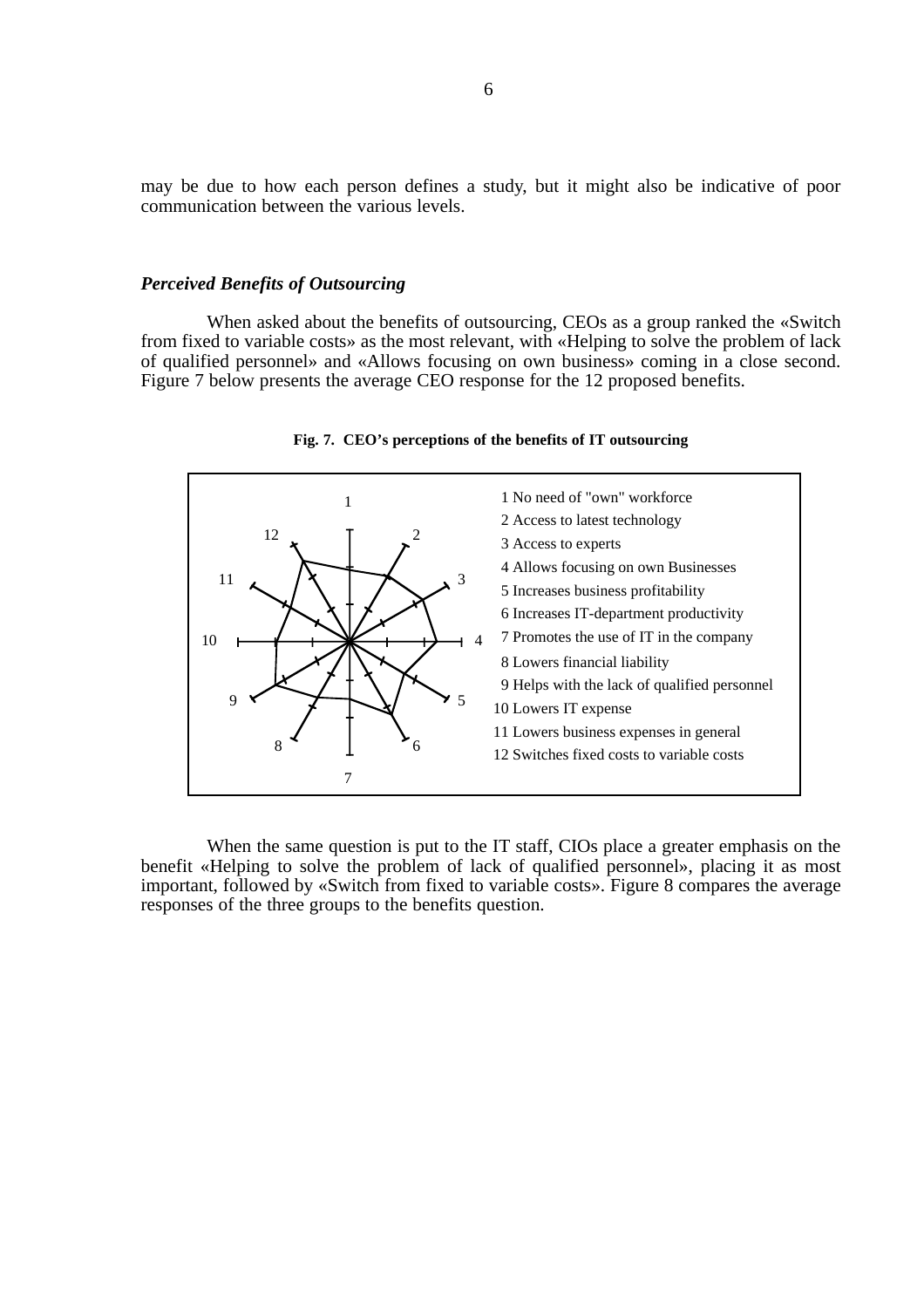

**Fig. 8. Company-wide perceptions of the benefits of IT outsourcing**

Although only 40% of an expected 80-90% of the IT Staff questionnaires have arrived, they already provide the possibility of comparing how different levels in the company and IT organization change their views on the benefits of outsourcing once their company practices it to some degree.

The first part of the comparison deals with personnel-related benefits of outsourcing. The first finding is that the differences between the different management levels is higher in the companies that outsource (represented by bars in Fig. 9), than in those that do not. When the company does not do any outsourcing –represented by the markers tied together by lines in Fig. 9–, there is no appreciable difference between the three management groups.

CIOs, in both Figures 8 and 9, find greater benefits from the «Reduction of IT staff shortages» than the other groups. It would follow that the CIO, the person presumably responsible for managing the IT staff, would find the most benefits in this. This category was rated more important by the outsourcers than the non-outsourcers, suggesting either that companies outsource to solve the problem of IT staff shortages (and vice-versa), or that this benefit is clearer to the companies that outsource.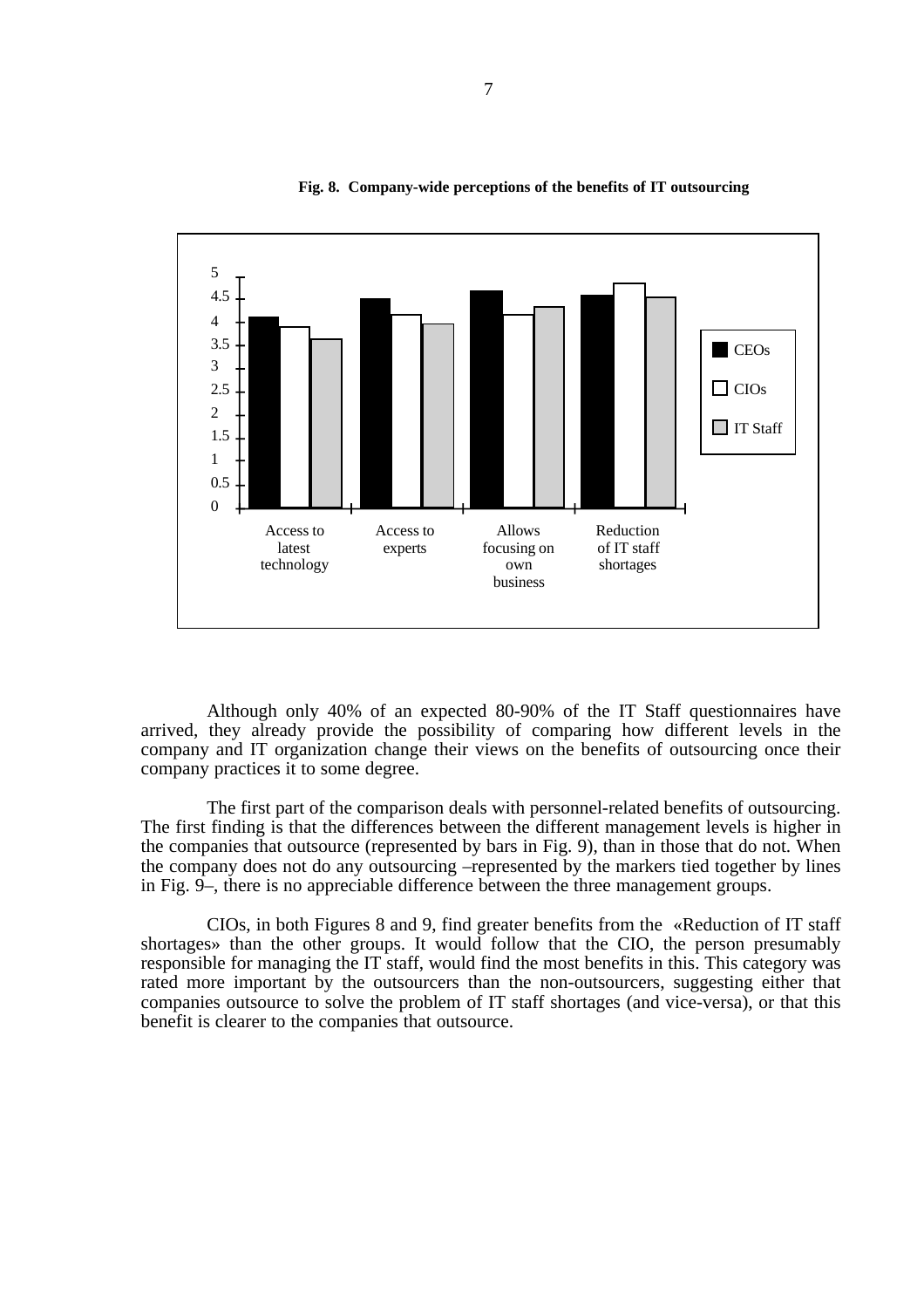

**Fig. 9. Company-wide perceptions of the personnel benefits of IT outsourcing. Outsourcing vs. Non-Outsourcing companies**

Figure 9 shows clearly how outsourcers perceive the benefits «Access to latest technology» and «Access to experts» as less important the more specific the IT function of the respondent.

We can suggest two possible explanations for this finding: 1) either the IT Staff see a greater threat to their jobs through full-scale outsourcing once they have been in contact with outsourcing, and then they purposely answer to our questions that the benefits in this dimension are not large (1), or 2) in fact, having worked with outsourcers, they believe that their contribution to technology access and expert availability is less important.

The second interesting finding is the different perception of the financial benefits of outsourcing. Those who outsource perceive outsourcing as providing much smaller financial benefits than those who do not. As the most publicized outsourcing cases always illustrate financial benefits, this seems logical. Within a company that outsources, however, there is a perception on the part of those in the lower-level management positions that there are financial benefits to outsourcing (2). Figure 10 presents these results.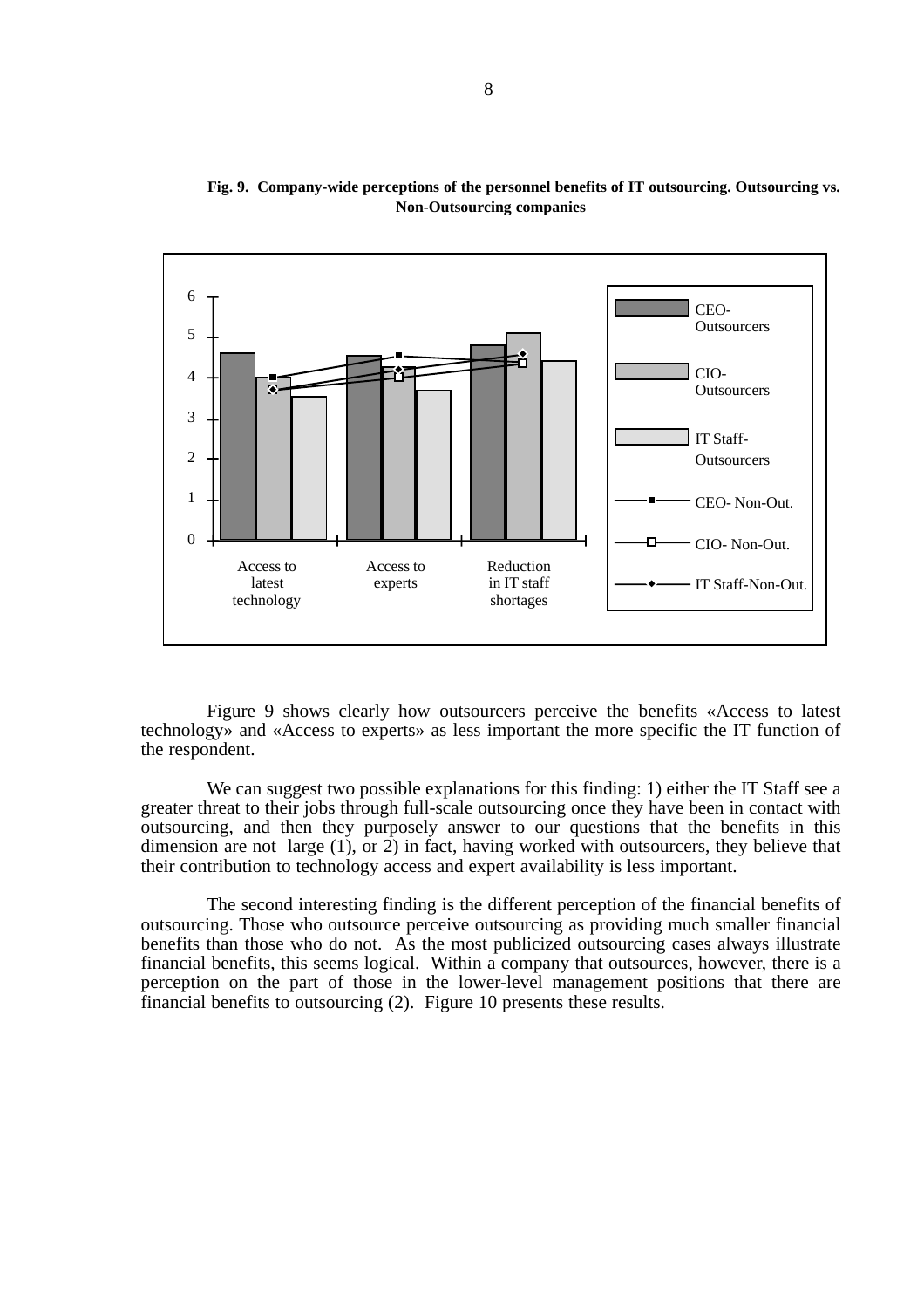

**Fig. 10. Company-wide perceptions of the financial benefits of IT outsourcing. Outsourcing vs. Non-Outsourcing companies**

## *The changing role of the CIO*

As expected, CIOs who outsource see themselves devoting an increasing amount of time to participating in the strategic planning process of the firm, while significantly reducing the time to paracepaing in the strategic planning process of the firm, while significantly reddeng the time they spend managing the IT department. This is shown in Fig. 11 below, which presents the CIOs' perception of their own jobs. Each column is broken down into pieces representing the percentage of time CIOs devote to different tasks: Participating in the strategic planning process of the firm; Managing the IT department; Managing requirements for other functional departments; and finally, Managing external relationships with IT vendors.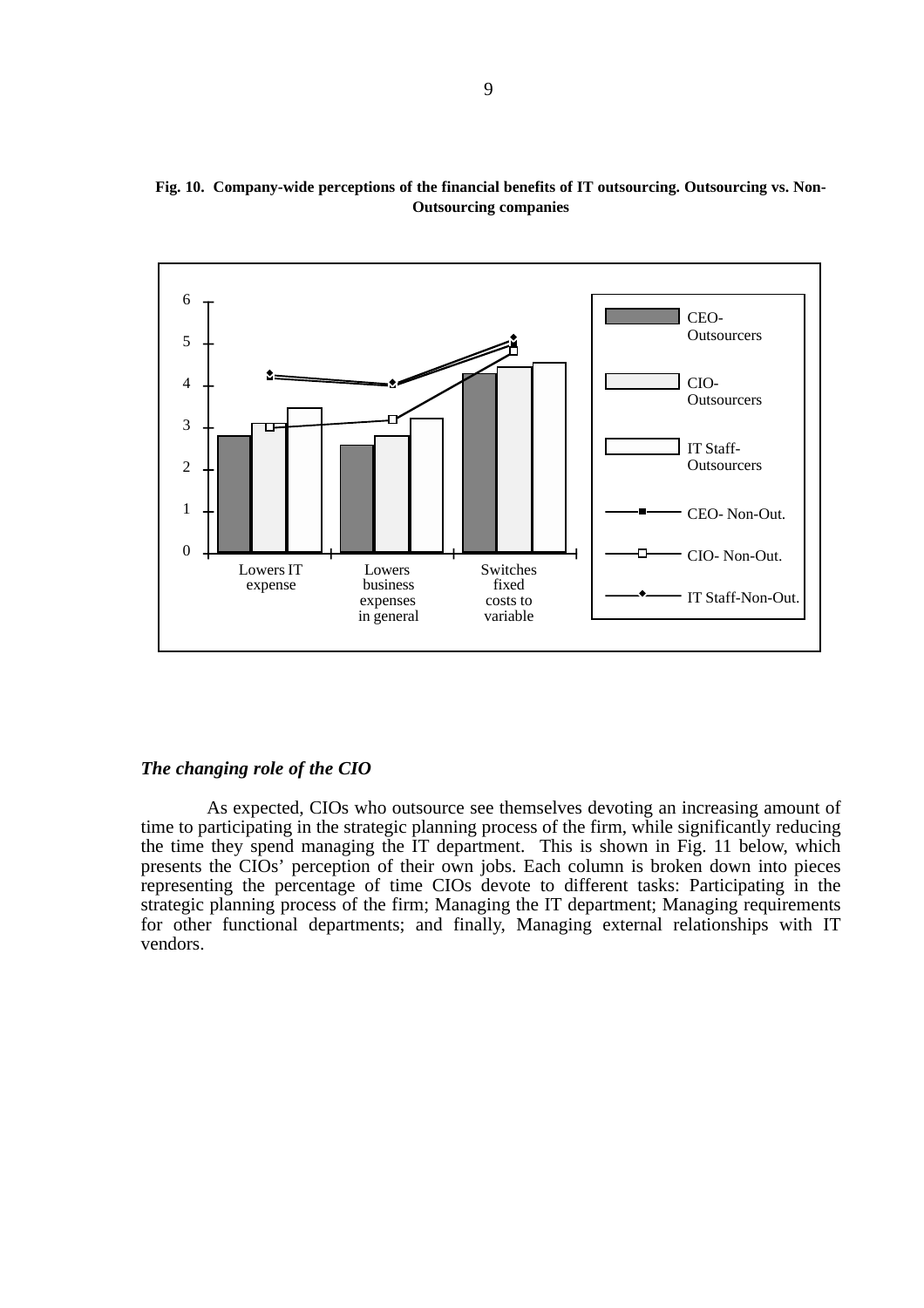

**Fig. 11. CIO perception of their roles in their own jobs. Outsourcing vs. Non-Outsourcing companies**

## *Perceived Risks of Outsourcing*

CEOs are more or less equally worried about most of the proposed risks, with «Leakage of confidential information» and «Breach of contract by vendor» ranking on top, albeit not significantly. Most likely, this indicates a lack of confidence in IT outsourcing vendors, which is probably due in part to the fact that this market is not fully developed in Spain. This point is further supported by the fact that those who outsource place a lesser, and occasionally equal, emphasis on all the risks as do the non-outsourcers.



**Fig. 12. CEO's perceptions of the risks of IT outsourcing**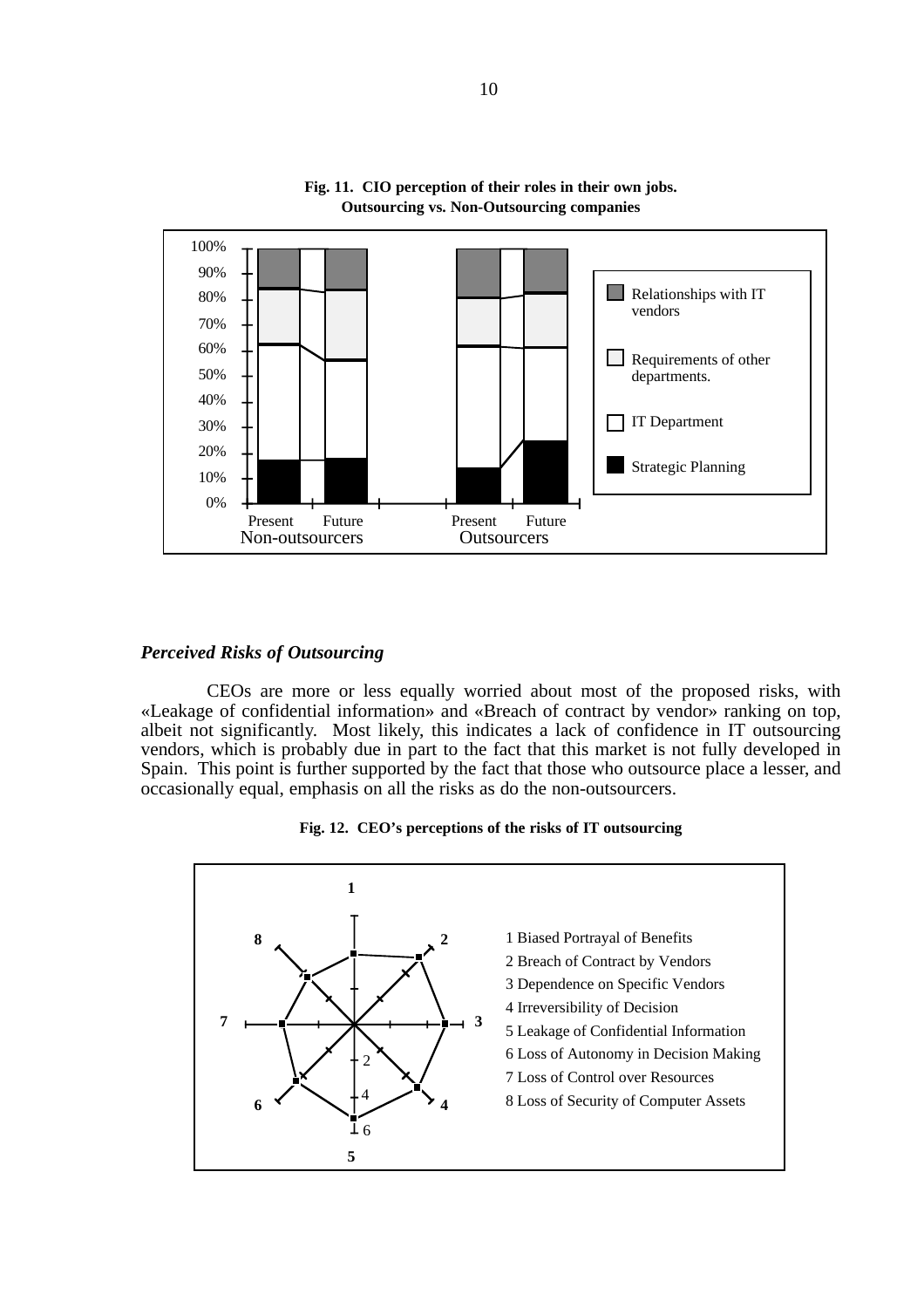As with the CEOs, the CIOs and the IT Staffs are worried about most of the proposed risks. «Leakage of confidential information» and «Breach of contract by vendor» again rank near the top, although CIOs, especially those who do not outsource, rank as most important the «Irreversibility of the decision». IT Staffs mimic the CEOs' perceptions of the risks more closely. The IT Staffs of companies who were not outsourcing were particularly worried about the «Leakage of confidential information» and «Breach of contract by vendor», further emphasizing the lack of confidence in this young industry.

### *Choosing an Outsourcing Vendor*

Another objective of the study was to find out how companies, and CEOs in particular, make decisions regarding an outsourcing vendor. This was attempted by asking the CEOs which qualities they valued most highly in outsourcing providers. CEOs ranked «Experience and track record» and «Honesty and trustworthiness» as the most important criteria for selecting an outsourcing vendor. This finding, presented in Fig. 12, is coherent with the perceived risks of leaks of information and breaches of contract.





CIOs and IT staffs closely follow the CEOs' ranking of «Experience and track record» and «Honesty and trustworthiness». However, CIOs, especially those who do not outsource, place a strong emphasis on «Skills/Knowledge of our business». It is interesting to point out that while both outsourcing and non-outsourcing CIOs ranked «Honesty and trustworthiness» as very important, the outsourcers had higher mode.

This point is further illustrated by the case of one Spanish company where 65 percent of the company's IT budget is spent on an outside vendor. The company had been dealing with this particular vendor since 1985 and was its primary client. The CIO revealed that although applications development is contracted all the way through from planning and technical development to maintenance, this had not been the original plan or intention. Rather, as the CIO stressed, the high level of «outsourcing» had evolved by building trust over the years, a trust guaranteed by the fact that the company was the vendor's main client.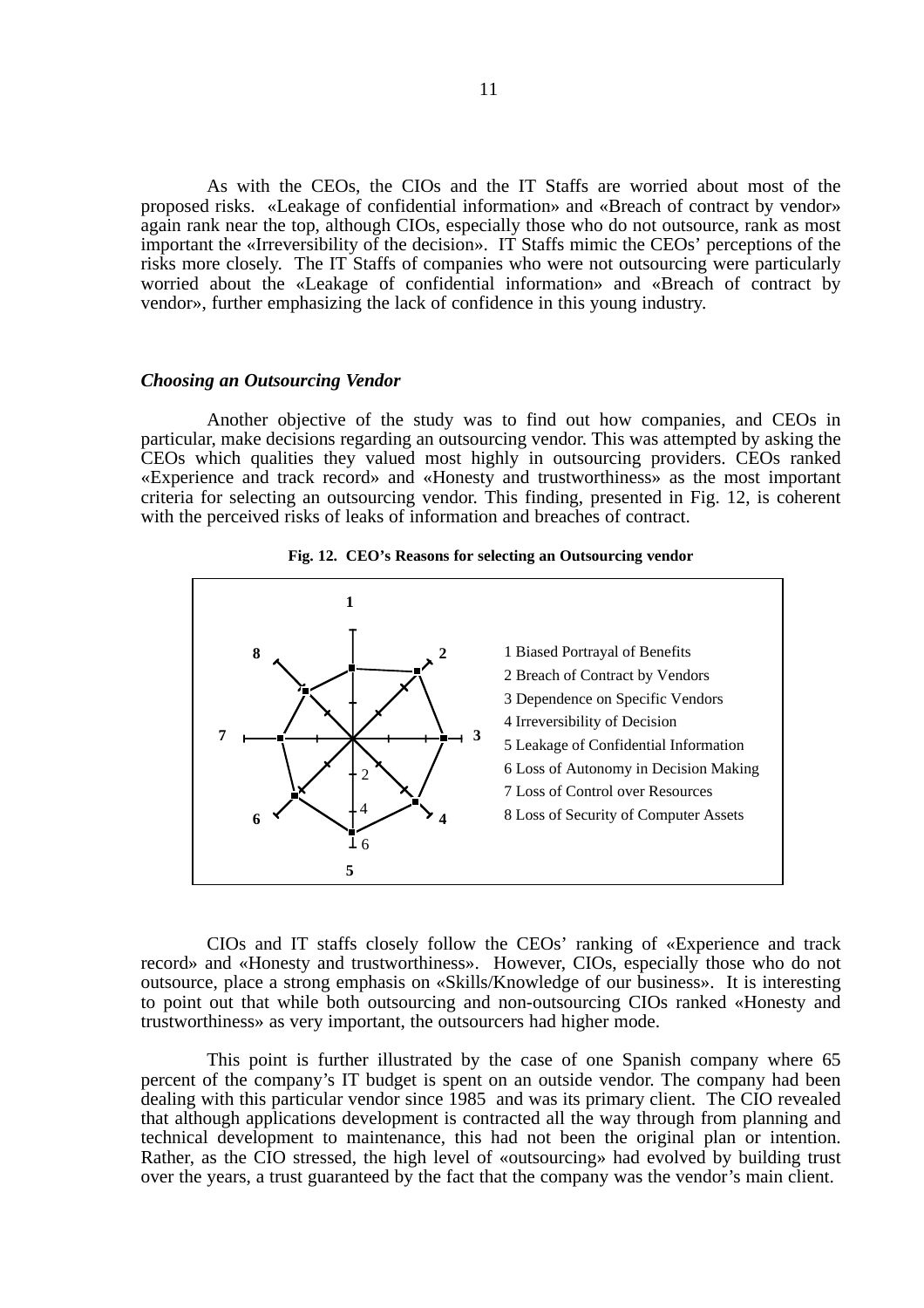## **Summary and Conclusions**

The following patterns, albeit preliminary, given the limited number of responses from the CIOs and other IT staff, can be extracted from our study:

- 1. IT is considered by CEOs to be a strategic investment and a critical factor for improving business performance and is most commonly evaluated by CEOs as a service center.
- 2. The most important benefits from outsourcing are considered to come from personnelrelated issues, with financial considerations being less important. The importance of the benefit «Switches fixed costs to variable» could point to a greater emphasis on the bottom-line in IT departments- a point further emphasized by the growing perception of IT as a profit center.
- 3. There is a strong variation between the perceived benefits of outsourcing among different management levels in companies that outsource. This difference is not present in companies that do not outsource, which present more homogeneous views. This might indicate tensions that arise within the IT department when there is some level of outsourcing in the company. Most likely, the IT Staff feels its job and professional credibility threatened and downplays many of the benefits.

It could also indicate fear, on the part of IT Staffs in companies with small-scale outsourcing, of forthcoming large-scale outsourcing. While the large outsourcing contracts often have a clause for the transfer of employees, the transition is not always smooth. On February 25, 1992, Eastman Kodak, whose outsourcing contract is viewed as a «flagship contract» [Loh and Venkatraman, 1992, 1], was presented with a \$5 million lawsuit by 11 transferred employees seeking punitive damages for being «misled and coerced» by Kodak and DEC. At that time, Nashville Electric Service, another outsourcer, was also faced with a similar lawsuit from 29 of its former employees [Wilder]. «Flagship» contracts highlight both the benefits and the drawbacks of outsourcing. Some have pointed out, however, that by joining an outsourcing firm, IT employees benefit from the wider exposure to experiences and possibilities [Leinfus]. However, it is doubtful that IS staffs would have such a rosy view of things.

4. The benefit «Allows one to work without 'own' IT staff» produced mixed answers at different levels, suggesting that there might exist a simple «gut» feeling against losing control of one's IT staff, which perhaps is tied to «sentimentality» on the part of the CIO. It therefore follows that in the companies where there is some level of outsourcing, the CEO, who is more removed from the IT staff, has played a greater role in planning.

The one case of large-scale outsourcing in Spain and other cases elsewhere (e.g. Continental Bank [Huber]) have involved a new CIO, or even CEO, who is not particularly attached to the IT department. This person finds that it is easier to hire outside experts than re-train his own workforce and is not torn by «sentimentality» for his IT department. Consulting firms sometimes help in breaking this «bond» with the IT department. The years people spend within the company and in their position might also be a measure of how attached they are to their department and want to keep it. While the fear of loss of confidential data and of the irreversibility of the decision is large, it is not as important to these people as their gut feeling that getting rid of their own people and losing control of their resources is not good.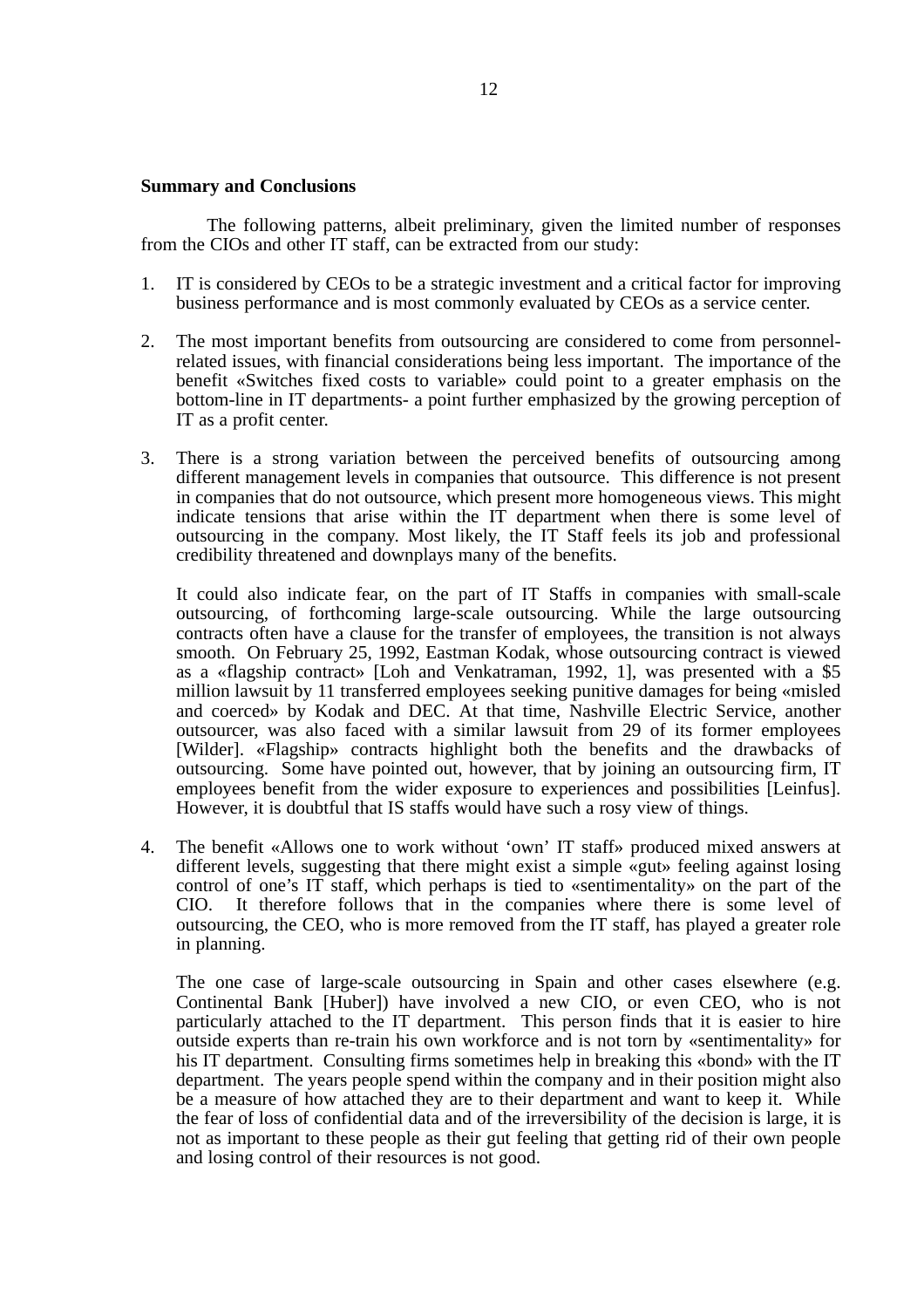Some may argue that even in a large-scale outsourcing contract, one can often maintain a large amount of control over one's resources. However, this is not as easy as it may sound. IT vendors may not be willing to cede such control without significant incentives. Witness Fidelity Bank in the US, which used the «carrot» of a 10-year data center contract, 95% of a \$450 million contract, to entice EDS to convert its various systems under stringent guidelines, retaining control of various key IT functions in Fidelity. [Moad].

5. The main perceived problems with outsourcing come from lack of vendor trust. This is probably due to a young IT vendor industry in Spain and the lack of a «flagship contract» to play a leading role, as the Kodak-IBM case did in the US. The very youth of the Spanish IT vendor industry may also prevent it from providing contracts with terms agreeable enough for Spanish companies.

## **References**

[Duffy] Duffy, Cathleen. «Hidden Costs Can Undermine Savings from Outsourcing». Computerworld, Vol: 25 Iss: 46, Nov 18, 1991, p.109.

[Huber] Huber, Richard. «How Continental Bank Outsourced its 'Crown Jewels'». Harvard Business Review, Jan-Feb 1993, pp. 121-129.

[Leinfus] Leinfus, Emily. «IS Staffs Can Win When Outsourcers Are Employers (Part 2)». Computerworld, Vol.: 25 Iss: 38, Sep. 23 1991, p.80.

[Loh and Venkatraman, 1992, 1] Loh, Lawrence and Venkatraman, N. «Diffusion of Information Technology Outsourcing: Influence Sources and the Kodak Effect». Information Systems Research, Vol: 3, No.: 4, Dec. 1992.

[Loh and Venkatraman, 1992, 2] Loh, Lawrence and Venkatraman, N. «Determinants of Information Technology Outsourcing: A Cross-Sectional Analysis». Journal of Management Information Systems, 8, 1992.

[Moad] Moad, J. «Inside an Outsourcing Deal». Datamation, February 15, 1993, pp. 21-25.

[Venkatraman and Loh, 1993] N. Venkatraman and Loh, L. «Strategic Issues in Information Technology Sourcing: Patterns, Perspectives, and Perspectives». CISR WP No. 251, February 1993.

[Wilder] Wilder, Clinton. «Transferred Employees Sue Kodak, DEC». Computerworld, Vol.: 26 Iss: 13, March 30, 1992.

<sup>(1)</sup> One clear bias to these questions comes from the fact that we are asking the experts in the company if outsourcing provides better access to experts.

<sup>(2)</sup> Once again, if the lower level IT Staff do not want to undermine their position and professional credibility, they will emphasize the financial benefits of outsourcing over the technical benefits. On the other hand, there are many hidden costs with outsourcing which are not evident until the contract is signed, such as training, software transition fees, contract management, and communication expenses (Duffy). Many of these hidden costs, however, are more evident in larger outsourcing contracts than those witnessed in Spain.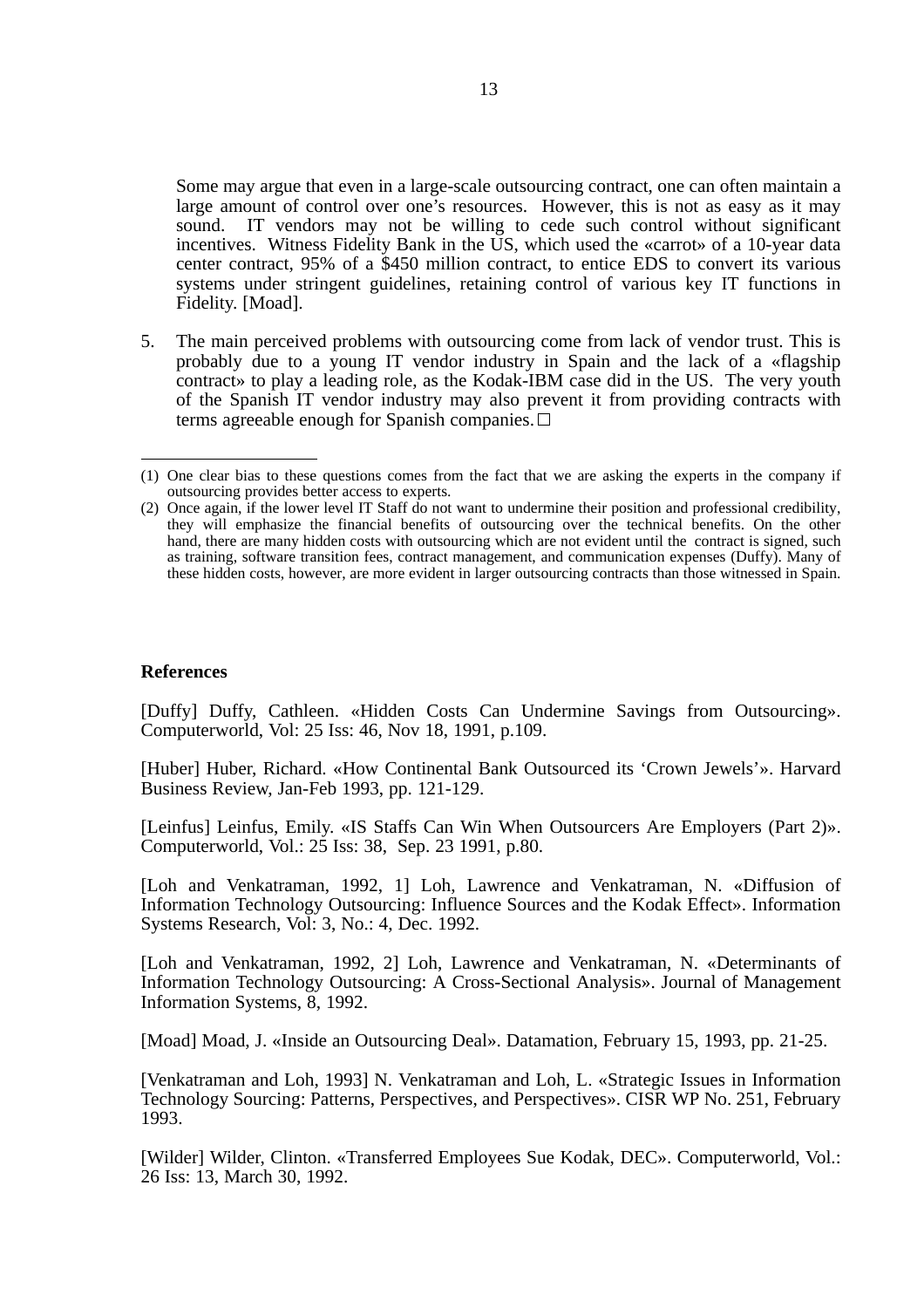**IESE**

# DOCUMENTOS DE INVESTIGACION - RESEARCH PAPERS

| No.                 | <b>TITULO</b>                                                                                                                                              | <b>AUTOR</b>                       |
|---------------------|------------------------------------------------------------------------------------------------------------------------------------------------------------|------------------------------------|
| D $/226$            | Internacionalización del sector de fabricantes de muebles en<br>España.<br>Enero 1992, 39 Págs.                                                            | Gallo M.A<br>Segarra J.A.          |
| D/227               | Competitiveness, technology, and industrial employment: An<br>empirical investigation for Belgium.<br>February 1992, 24 Pages                              | Vanhaverbeke W.                    |
| D/228               | On differential effects of European patents.<br>February 1992, 25 Pages                                                                                    | Vanhaverbeke W.<br>Van Cayseele P. |
| D/229               | Aspectos éticos de una catástrofe urbana: La «aluminosis» en el<br>Turó de la Peira.<br>Junio 1992, 31 Págs.                                               | Argandoña A.                       |
| D/230               | Internacionalización de la empresa familiar.<br>Junio 1992, 53 Págs.                                                                                       | Gallo M.A.<br>Estapé M.J.          |
| D/230<br><b>BIS</b> | The internationalization of the family business.<br>June 1992, 16 Pages                                                                                    | Gallo M.A.<br>Estapé M.J.          |
| D/231               | La empresa familiar entre las 1000 mayores empresas de España.<br>Julio 1992, 29 Págs.                                                                     | Gallo M.A.<br>Estapé M.J.          |
| D/231<br><b>BIS</b> | The family business among the top 1000 Spanish companies.<br>July 1992, 29 Pages                                                                           | Gallo M.A.<br>Estapé M.J.          |
| D/232               | La relación fabricante de cabecera y proveedor como factor de<br>competitividad industrial en las estrategias de fabricación.<br>Septiembre 1992, 65 Págs. | Luchi R.R.                         |
| D/233               | La desregulación de la economía española: Pasado y presente.<br>Septiembre 1992, 16 Págs.                                                                  | Argandoña A.                       |